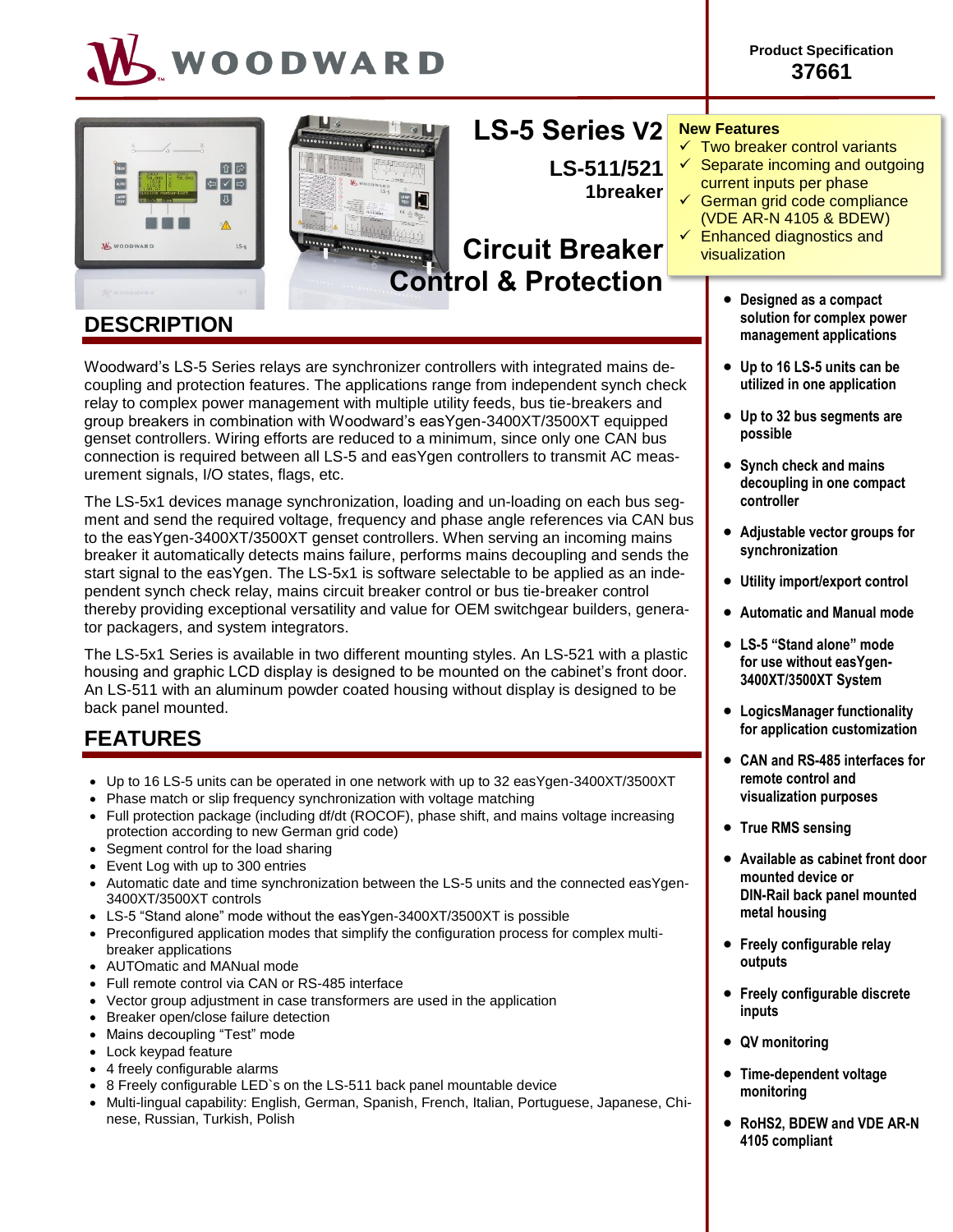## **SPECIFICATIONS**

| Ambient temperature (operation) 20 to 70 °C / -4 to 158 °F                         |  |
|------------------------------------------------------------------------------------|--|
| Ambient temperature (storage) 30 to 80 °C / -22 to 176 °F                          |  |
|                                                                                    |  |
|                                                                                    |  |
|                                                                                    |  |
|                                                                                    |  |
| Rated voltage phase - ground 150 Vac                                               |  |
|                                                                                    |  |
| <b>and</b> 480 Vac [4]                                                             |  |
|                                                                                    |  |
| Rated voltage phase - ground 300 Vac                                               |  |
|                                                                                    |  |
|                                                                                    |  |
|                                                                                    |  |
|                                                                                    |  |
| High Impedance Input; Resistance per path[1] 0.498 M $\Omega$ , [4] 2.0 M $\Omega$ |  |
|                                                                                    |  |
|                                                                                    |  |
|                                                                                    |  |
|                                                                                    |  |
|                                                                                    |  |
|                                                                                    |  |
|                                                                                    |  |
|                                                                                    |  |

|                         | DC: 2.00 Adc@24 Vdc / 0.36 Adc@125 Vdc / 0.18 Adc@250 Vdc           |
|-------------------------|---------------------------------------------------------------------|
|                         |                                                                     |
|                         | DC: 1.00 Adc@24 Vdc / 0.22 Adc@125 Vdc / 0.10 Adc@250 Vdc           |
| <b>Housing (LS-521)</b> | Front door mounting Plastic housing                                 |
| Dimensions              |                                                                     |
| Front cutout            |                                                                     |
|                         |                                                                     |
|                         |                                                                     |
| Sealing                 |                                                                     |
|                         |                                                                     |
|                         |                                                                     |
| Weight.                 |                                                                     |
| Housing (LS-511)        | Back panel mountingSheet metal housing                              |
| Dimensions              |                                                                     |
|                         |                                                                     |
|                         |                                                                     |
|                         |                                                                     |
|                         | Disturbance test (CE)  tested according to applicable EN guidelines |
|                         |                                                                     |
|                         |                                                                     |
|                         |                                                                     |

## **DIMENSIONS**



 $51 \text{ mm}$ 

**THATHATHATHAT** 



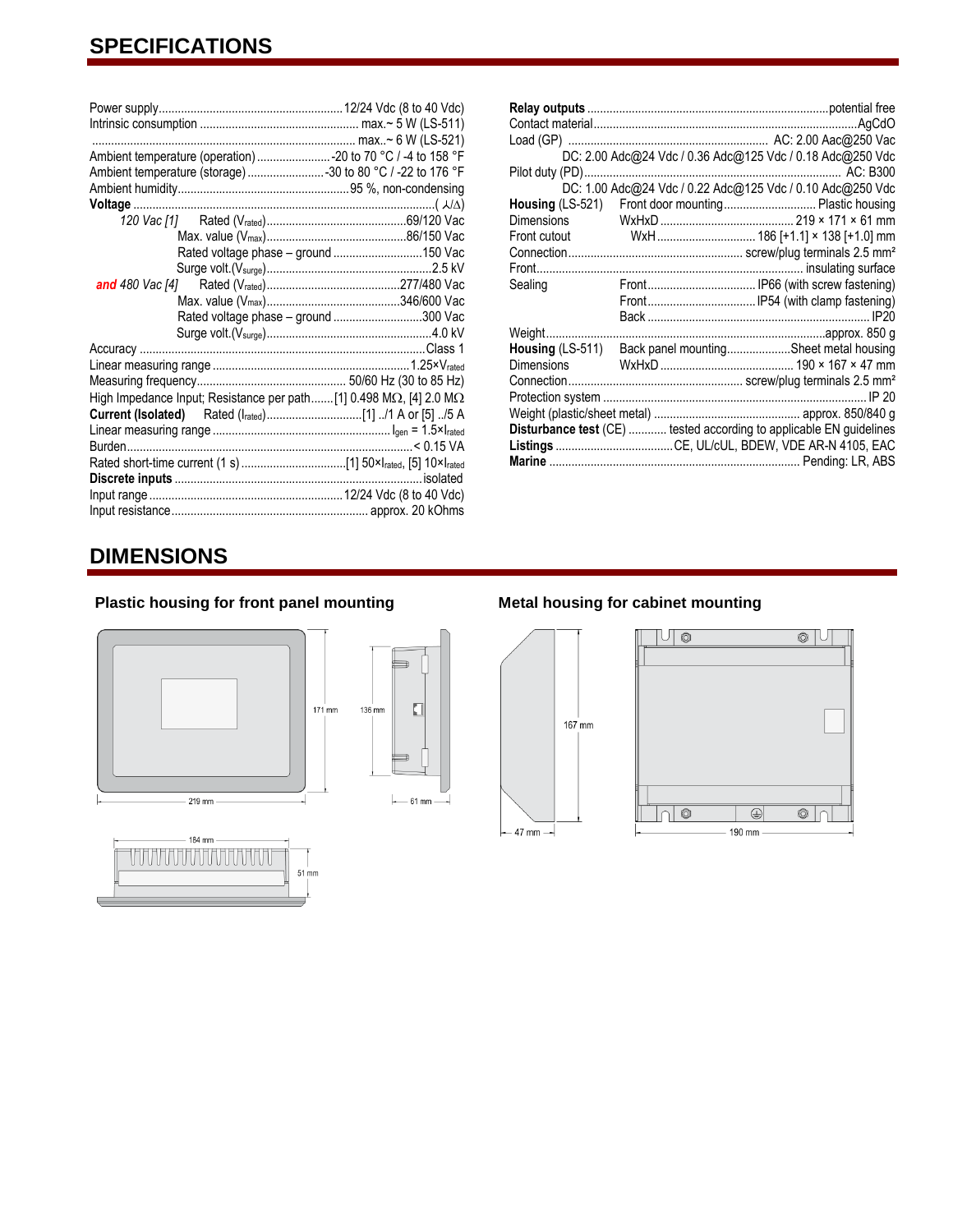## **TERMINAL DIAGRAM**





|  | No Connection      |    |    |               |    |    |    |
|--|--------------------|----|----|---------------|----|----|----|
|  | $\mathcal{S}$<br>∽ |    |    |               | ∽  |    |    |
|  |                    |    |    | $\mathcal{L}$ |    |    |    |
|  | 02                 | 03 | 04 | 05            | 06 | 07 | 08 |

|    | <b>NO CONNECTION</b> |  |  | <b>SYSTEM A VOLTAGE</b> |                                                                                                                    |    |  |    | <b>SYSTEM B VOLTAGE</b> |            |            |           |            |            |                         |         |  |    |    |
|----|----------------------|--|--|-------------------------|--------------------------------------------------------------------------------------------------------------------|----|--|----|-------------------------|------------|------------|-----------|------------|------------|-------------------------|---------|--|----|----|
|    |                      |  |  |                         | Vac<br>Vac<br>Vac<br>120 Vac<br>Vac<br>Jel<br>S-<br>s<br>480<br>480<br>120<br>120<br>$\overline{20}$<br>480<br>480 |    |  |    | 120 Vac                 | Vac<br>480 | Vac<br>120 | 5<br>\$80 | Vac<br>120 | Vac<br>480 | Vac<br>120 <sub>1</sub> | 480 Vac |  |    |    |
| ιv |                      |  |  |                         | ID                                                                                                                 | IO |  | ۱O |                         |            |            |           | 23         |            |                         |         |  | zc | 29 |

## **EXAMPLE APPLICATION**